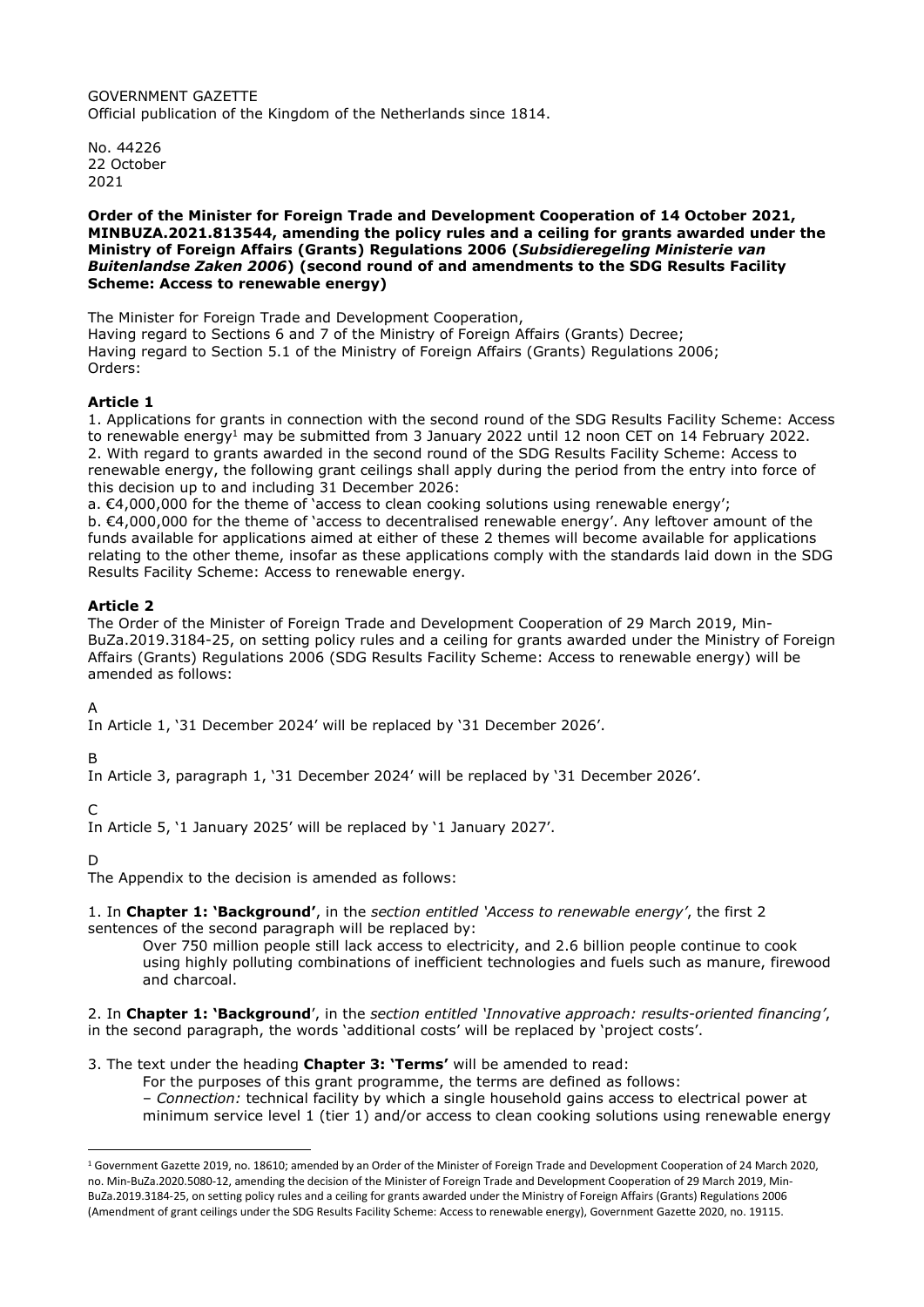at minimum service level 2 (tier 2). For clean cooking solutions, an exception will be made for the carbon monoxide emissions of charcoal-burning stoves; these must at minimum meet service level 1 (tier 1).

– Poor households: households with an income of less than USD 3.20 per person per day according to the World Bank poverty index.<sup>2</sup>

– Baseline: tier or service level of the intended target group prior to the start of the activity.

– Bid: the grant amount (in euros) per connection requested by an applicant.

– Decentralised renewable electricity: electricity generated from renewable sources and in a decentralised fashion.

– Target market: the relevant market in a country on the list of countries corresponding to this grant programme (see Annex 1).

– Area: portion of a country or contiguous portions of 2 countries.

– Market: demand for and supply of technology in a geographically coherent area on behalf of a specific consumer segment.

– Minister: the Minister for Foreign Trade and Development Cooperation.

– Non-governmental organisation (NGO): a not-for-profit organisation, neither established by nor linked to a public authority either de facto or under its constitution, which possesses a legal personality under civil law in the country where it has its registered office; this organisation must also be registered as such.

– OECD Guidelines for Multinational Enterprises: general principles for international entrepreneurship that serve as the basis for the IRBC policy of the Dutch government; the connecting theme is to observe the rules of the country in which a company is active and to practice responsible supply chain management. The OECD guidelines contain recommendations for how companies can deal with issues such as supply chain responsibility, human rights, child labour, the environment and corruption. These and other concepts are further defined and elaborated on in the OECD quidelines.<sup>3</sup>

– Company: any legal entity that engages in an economic activity and is not a foundation, association or NGO.

– Region: 1 or more countries with cultural and economic similarities, such as the East African community or the UEMOA.<sup>4</sup>

– Clean cooking solutions using renewable energy: more energy-efficient and therefore less polluting methods of food preparation that rely as much as possible on renewable energy sources and in any case do not consume fossil fuels.

– Service level or tier: level of energy services provided with regard to access to electricity and/or access to clean cooking solutions using renewable energy, according to the classification system applied by ESMAP.

4. In Chapter 4: 'Grant programme', under Section 4.1 'Purpose', in the third sentence of the first paragraph, the words 'the corresponding costs of innovation, being additional costs' will be replaced with 'the corresponding project costs'.

5. In Chapter 4: 'Grant programme', under Section 4.3 'Parties that may be eligible for a grant', the third bullet point in the third paragraph will be amended to read:

– have a track record of at least 2 years in the region where the country or countries referred to in the application is/are located;

And in the sixth bullet point, the word 'additional costs' will be replaced with 'costs'.

6. In Chapter 4: 'Grant programme', under Section 4.3 'Parties that may be eligible for a grant', '€181,000' in part A will be replaced with '€199,000'; in part B, '2019' will be replaced with '2022'; and part C will be amended to read:

C. In light of the data on purchasing power published by EUROSTAT (comparative price levels 2020), an adjusted standard will apply to the following countries, based on the general income level in the countries in question:

•United Kingdom: GBP 173,881;

•Norway: NOK 2,455,915;

•Switzerland: CHF 311,325;

•Japan: JPY 28,262,996;

•USA/Canada: USD 240,146.

7. The text under the heading **Chapter 4: 'Grant programme'**, under Section 4.7 'Size of the grant', will be amended to read:

<sup>2</sup> https://www.worldbank.org

<sup>3</sup> https://www.oecdguidelines.nl/

<sup>4</sup> Union Economique et Monétaire Ouest Africaine (West African Economic and Monetary Union)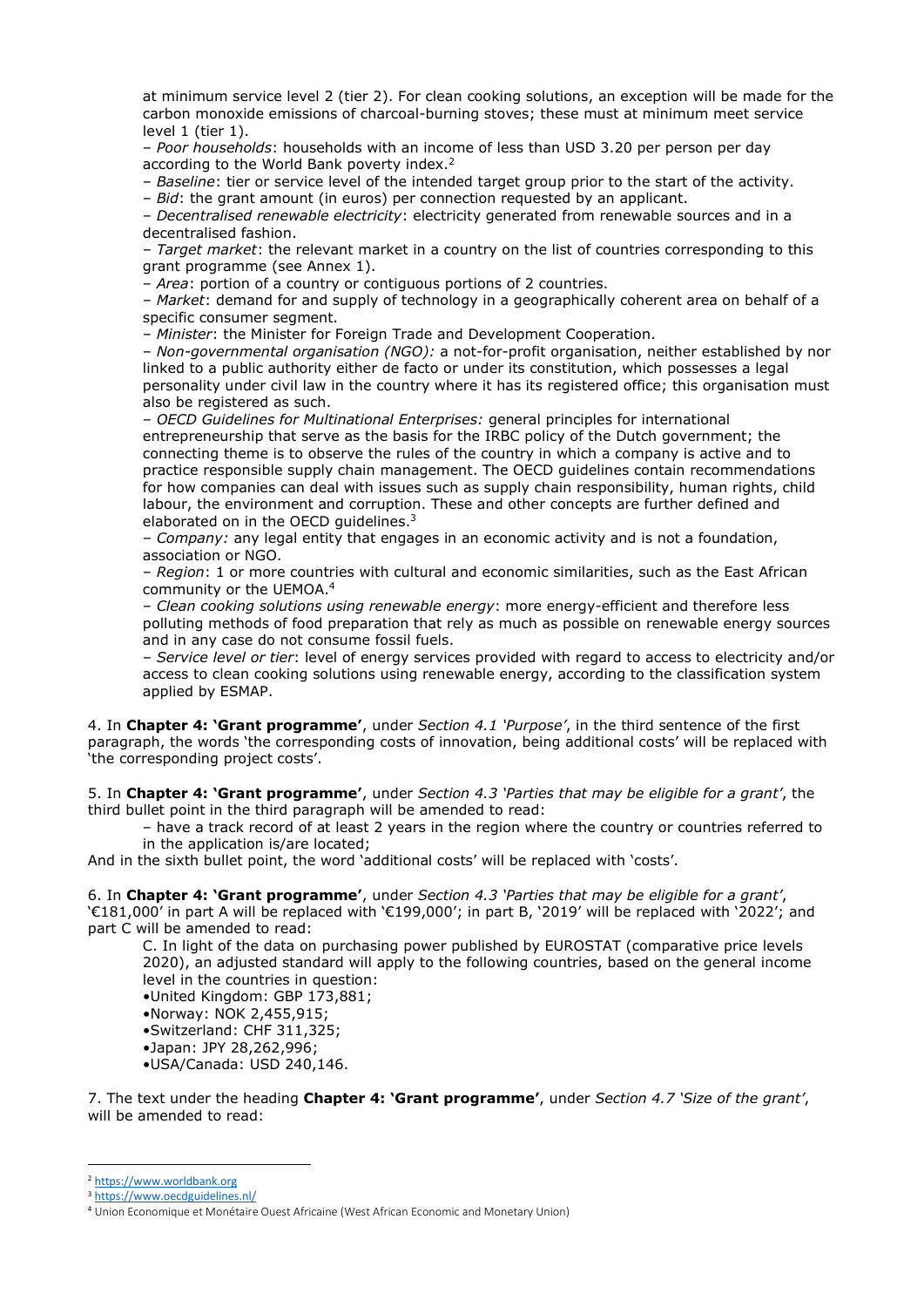The maximum grant per application is €2,500,000. The requested subsidy amount may not be lower than €250,000. The requested subsidy amount is calculated by multiplying the bid by the number of connections, with a maximum of 35% of the budgeted project costs eligible for a subsidy. Moreover, only 1 bid may be submitted for each service level. Bids for connections at different service levels need not be equal. In their application, the applicant must provide substantiation with regard to the project costs in the intended target market.

8. The text under the heading Chapter 5: 'Costs eligible for a subsidy', under Section 5.1 'General principle', will be amended to read:

Costs eligible for a subsidy comprise the project costs reasonably deemed necessary for the activities and will be divided by and settled based on the number of connections realised (see 4.5).

In their application, the applicant must provide substantiation with regard to the project costs in the intended target market, as compared to the cost of similar connections in their current market.

9. In Chapter 6: 'Application', in Section 6.1, 'Requirements', under the fourth bullet point of the third paragraph, the words 'additional costs' will be replaced by 'project costs', and a new paragraph will be inserted after the final paragraph. This new paragraph will read:

The deadline for submitting applications for grants in connection with the second round of this Facility Scheme is 12 noon (CET) on 14 February 2022. Applications, including all required annexes, must have been received by the Netherlands Enterprise Agency by the aforementioned time and date.

10. In Chapter 7: 'Assessment and allocation of available funds', in Section 7.3, 'Allocation of available funds', the first paragraph will read as follows:

There are 2 application rounds for grants under this Facility Scheme. The amount available in the first round was €14,181,889. The amount available in the second round is €8,000,000. With regard to both rounds, the sum available for that particular round will be divided between 2 themes. For activities aimed at the theme 'access to clean cooking solutions using renewable energy', grant funding in the amount of €10,305,259 was available in the first round, with €4,000,000 available in the second round. For activities aimed at the theme 'access to decentralised renewable electricity', grant funding in the amount of €3,876,630 was available in the first round, with €4,000,000 available in the second round.

### 11. The text under the heading Chapter 8: 'Verification of connections, advance payment and determination of the subsidy amount', Section 8.4 'Determination of the subsidy amount' will be amended to read:

The grant recipient must, once the grant period has ended, submit a request for determination of the subsidy, accompanied by an audit opinion from an independent accountant who has audited the actual costs incurred in the course of the project's activities. The subsidy amount to be determined is calculated by multiplying the bid by the number of

connections, with a maximum of 35% of the realised subsidised project costs.

## Article 3

This Order enters into force on the day after the date of the Government Gazette in which it appears and lapses with effect from 1 January 2027, with the proviso that it will continue to apply to grants awarded prior to that date.

This decision and the associated explanatory notes will be published in the Government Gazette.

The Minister for Foreign Trade and Development Cooperation, on whose behalf, the Director-General for International Cooperation, K. van der Heijden